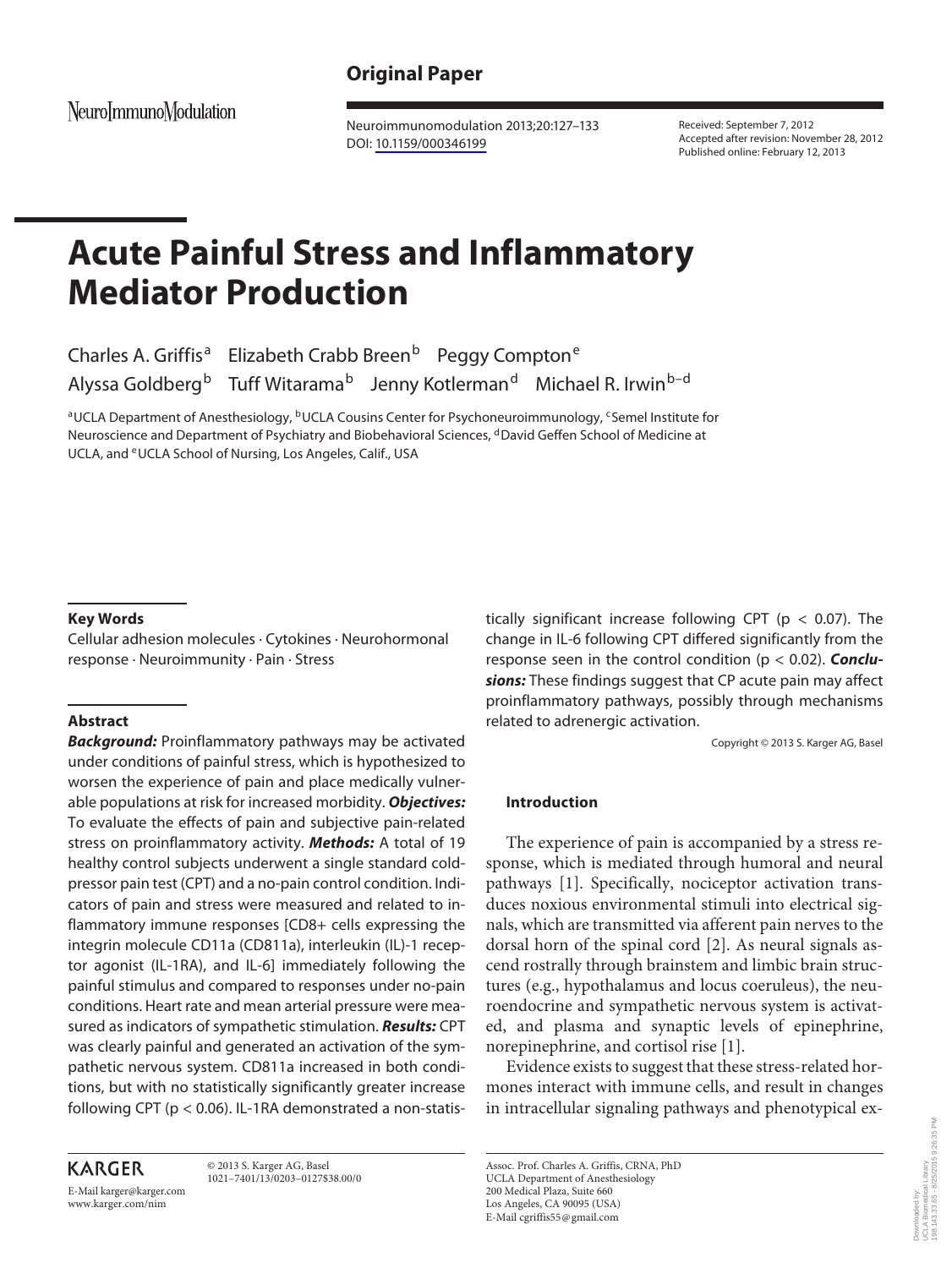pression consistent with inflammatory activity [3–5] . For example, intracellular levels of nuclear factor κB, a signal transcription factor critical to multiple inflammatory pathways, are elevated following stressful experiences and exposure to catecholamines [6-10]. Cellular adhesion molecules (CAMs), critical for cell migration to sites of inflammatory activity, are present in higher concentrations in the plasma following various psychological and physiological stressors, including public speaking, exercise, and care-giving  $[3, 5, 11-14]$ . Furthermore, we recently reported a relationship between psychological responses to pain and CAM expression on leukocytes [15] . There is a dearth of investigations evaluating the effects of painful nociceptive stress, as an antecedent condition, on markers of inflammatory activity in human subjects.

 In the current study, a standard pain induction technique [the cold-pressor pain test (CPT)] was used to investigate whether experimental induction of sensory and psychological responses to pain is associated with increases in markers of inflammation. To this end, changes in the expression of the integrin CAM, CD8+ cells expressing the integrin molecule CD11a (CD811a), plasma levels of interleukin (IL)-1 receptor antagonist (IL-1RA), and plasma levels of the proinflammatory cytokine IL-6 were measured immediately following CPT, and inspected with respect to psychological and physiological pain responses.

## **Materials and Methods**

#### *Design*

#### Using a two-factor within-subject experimental design, a sample of 19 healthy control subjects underwent both a CPT pain and a no-pain condition, in random order and separated by at least 48 h. Measures were collected at baseline (5 min prior to immer $sion = T0$ ) and  $T0 + (approximately) 10 min = T1$ .

#### *Sample*

 A convenience sample of 19 (9 female) volunteers was recruited from the university community. Inclusion criteria included being in good health and age between 18 and 30 years. Exclusion criteria included chronic ingestion of any medications including analgesics, adrenergic and antihistamine cold medications, and steroids; the presence of any acute or chronic immune-altering illness, and a history of any chronic pain syndrome or abnormal reactions to pain. A power analysis based on the data of Mills et al. [5] describing leukocyte integrin CAM responses to an adrenergic stressor suggested that a sample size of 10 would have 80% power to detect a difference at a 0.05 two-sided significance level. The study was approved by the Medical Institutional Review Board of the University of California at Los Angeles, and each subject gave informed consent prior to study participation. Subjects were financially compensated for their participation.

DOI: 10.1159/000346199

#### *Procedures*

 All study procedures were performed at the Clinical Translational Research Center, University of California, Los Angeles. Study sessions began at 08.00 with the application of an automated blood pressure (BP) cuff, electrocardiogram, pulse oximeter, and insertion of a 22-gauge angiocatheter into the subject's antecubital fossa for blood sampling. There were two data collection time points. At T0, 5 min prior to CPT, baseline measures were obtained. At T1, immediately following CPT (approximately T0 + 10 min), measurements were repeated. In the control session, subjects rested comfortably supine in bed, and vital signs were measured, pain instruments were completed, and timed blood samples were drawn corresponding to the data collection time points for the CPT session. Following session completion, subjects were evaluated and discharged.

#### Pain Induction

 For the pain condition, a standardized CP experimental pain induction technique was used. With this widely used experimental pain induction method, a body limb (typically the arm) is immersed in 0–2°C water, reliably producing an aching pain of clinical quality and intensity. The ice water provides an acute and tonic noxious CP stimulus, activating peripheral nociceptors and central pain systems, and is accompanied by a well-described sympathetic nervous system response [16, 17] . CPT responses are highly reproducible [17–22] and analogous in nature to various types of clinical pain [22] .

 The pain induction procedure adapted by Eckhardt et al. [23] for the pharmaceutical industry was utilized. Subjects were seated comfortably in front of plastic containers, one filled with warm  $(37.8°)$  and one with cold  $(1.0 \pm 0.5°)$  water. A water pump in the container prevented laminar warming around the immersed limb. A BP cuff was applied to the non-dominant arm, and a blindfold was secured over the eyes to reduce distractions. Other than instructions, subjects were not spoken to during testing. The forearm was immersed in the warm water with fingers spread wide apart with instructions not to touch the container, and timing began.

 At 1 min and 45 s, the BP cuff was inflated to 20 mm Hg below the diastolic BP to induce ischemia prior to determining the reaction to cold. At exactly 2 min, subjects were assisted in removing the forearm from the warm water container and fully immersing it with fingers spread wide into the cold-water container, not touching sides or bottom. Subjects were instructed to say 'pain' when the cold sensation became painful (threshold) and then kept the limb immersed until the pain was intolerable, at which point the arm was removed (tolerance). Vital signs were recorded, and pain severity and stress responses were assessed (see Measures) concurrently with blood sampling.

#### *Evaluation of Pain*

 Pain severity was measured using the McGill Pain Questionnaire Short Form (MPQSF) [24–26] . This instrument, which measures the: sensory, affective, and evaluative aspects of pain [27, 28], has established validity and reliability, and is widely used in experimental and clinical settings [29–31] . Due to the short data collection window, the brief version of the MPQ (MPQSF) [32] was used. Subjects took approximately 90 s to complete the instrument at each sampling time point, with possible scores ranging from 0 (mild) to 50 (severe). The instrument includes a 10-cm pain visual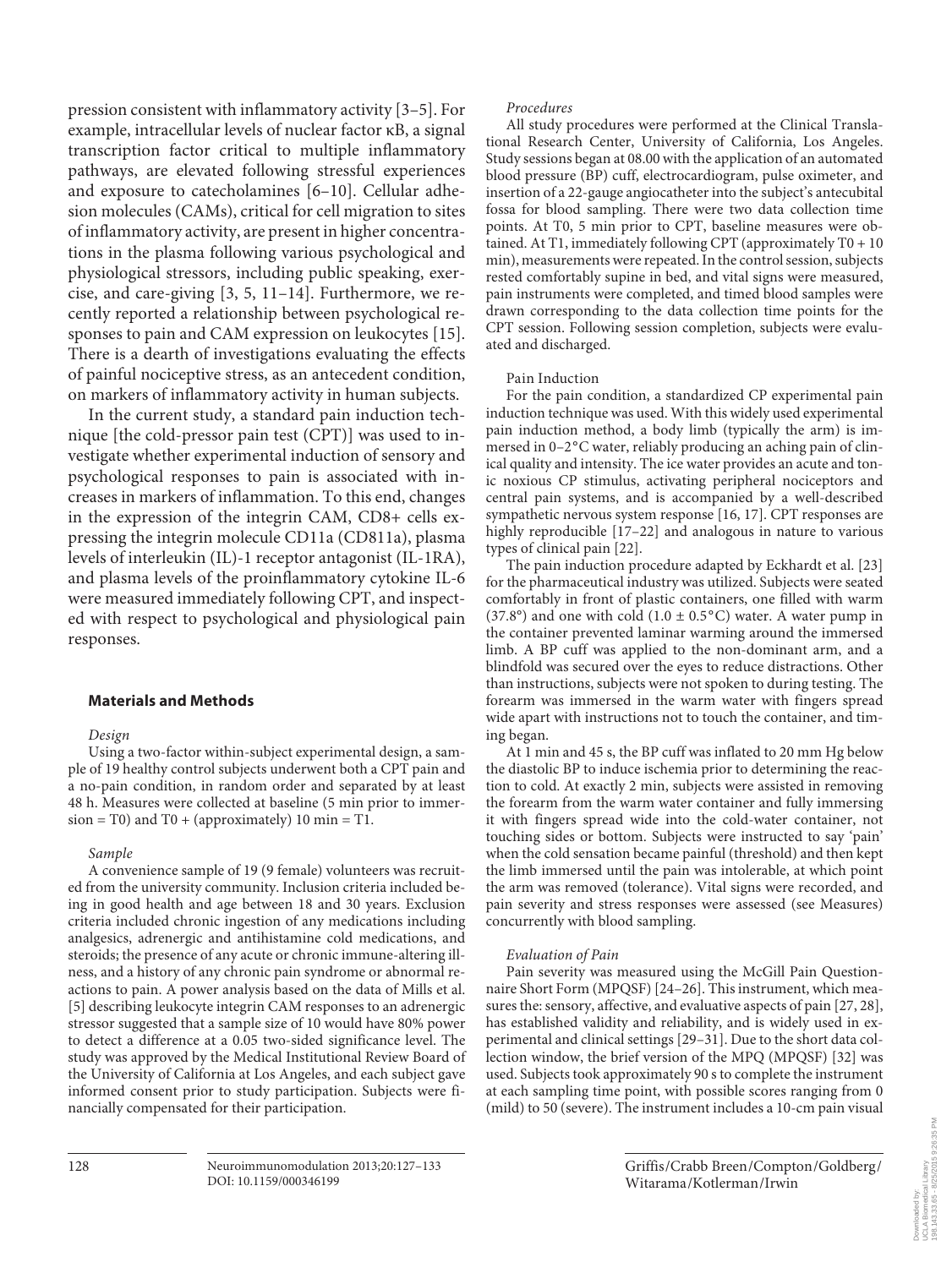

**Fig. 1.** Mean change scores (T1 – T0) for each variable (CD811a in n/μl; IL-1RA and IL-6 in pg/ml); error bars represent 95% confidence intervals, mean change scores ± 1.96 SE. p values for the change scores for each variable, and a comparison of change scores between conditions are also shown.  $\blacktriangle$  = Difference between groups;  $* =$  difference within a group.

|                                                       | p values               |                     |                      |  |
|-------------------------------------------------------|------------------------|---------------------|----------------------|--|
|                                                       | CD811a                 | $II - 6$            | IL-RA                |  |
| $T0 - T1$ control<br>$TO - T1$ CPT<br>Control vs. CPT | 0.02<br>0.0001<br>0.06 | 0.1<br>0.36<br>0.02 | 0.84<br>0.07<br>0.15 |  |

analog scale (VAS) anchored with 0 being no pain and 10 cm 'severe pain', and a five-division categorical rating scale of present pain intensity. In addition to the subjects' reports of pain, the length of time (s) to the first complaint of pain (threshold) and the total immersion time (tolerance) following cold water immersion were collected as behavioral indicators of pain.

#### *Evaluation of Stress*

 Psychological stress experienced during painful stimulation was assessed using a 10-cm VAS with the following end anchors: 'I feel no stress' – 'I feel extremely stressed'. Although a broad measure of stress, the VAS has well-established reliability and validity in the assessment of many subjective symptoms (i.e., pain, dyspnea, and fatigue) [33–35] . In addition, mean arterial pressure (MAP) and heart rate were collected as indicators of stress-related sympathetic nervous system activation [36] .

#### *Evaluation of Immune Responses*

 Blood samples were collected into EDTA tubes at T0 (i.e., at baseline and 5 min prior to experimental condition) and at T1, following arm removal from the cold bath (T0 + approximately 10 min). CAM expression was evaluated in whole blood by flow cytometry, and reported as the absolute number of CD811a) as previously described [15] . CD11a was chosen for investigation since it is a ubiquitous, critically important molecule in leukocyte migration [37]. Plasma was obtained by centrifugation and frozen at –80 ° C until tested by enzyme-linked immunosorbent assay (ELI-SA); all four plasma samples from each subject were tested together in the same assay plate. Plasma concentrations of IL-6, a proinflammatory cytokine known to be responsive to stress [38], were determined using the Quantikine high-sensitivity IL-6 ELISA (R&D Systems, Minneapolis, Minn., USA), according to the manufacturer's protocol. Plasma concentrations of IL-1, another proinflammatory cytokine, are observed to respond to pain, [39]. IL-1RA, a soluble molecule released from cells in parallel with IL-1, is easily detectable in the plasma and is often used as a marker of IL-1 activity [40] and was therefore measured in this study as an indicator of IL-1 activity. Plasma concentrations of IL-1RA were determined using the Quantikine ELISA (R&D Systems) according to the manufacturer's protocol. Intra-assay and inter-assay variation were <5% for IL-6 and <12% for IL1-RA.

#### *Data Analysis*

 In this two-factor within-subject design, subjects were observed under two experimental conditions (CP and no pain) over time. Change scores were calculated for each condition for the difference between measures taken at baseline, prior to experimental condition, and 5 min after the end of the experimental manipulation. Means and SD of these change scores were calculated for descriptive purposes. SE were calculated for display of confidence intervals in figure 1. Data were analyzed using the non-parametric signed-rank test to assess significant differences between the change scores for the two conditions in the experiment. SAS 9.2 was used for all analyses.

## **Results**

#### *Demographic Data*

 The participants had a mean age of 24.3 years, a body mass index (BMI) of 23.4, and a mixed ethnic composition (table 1).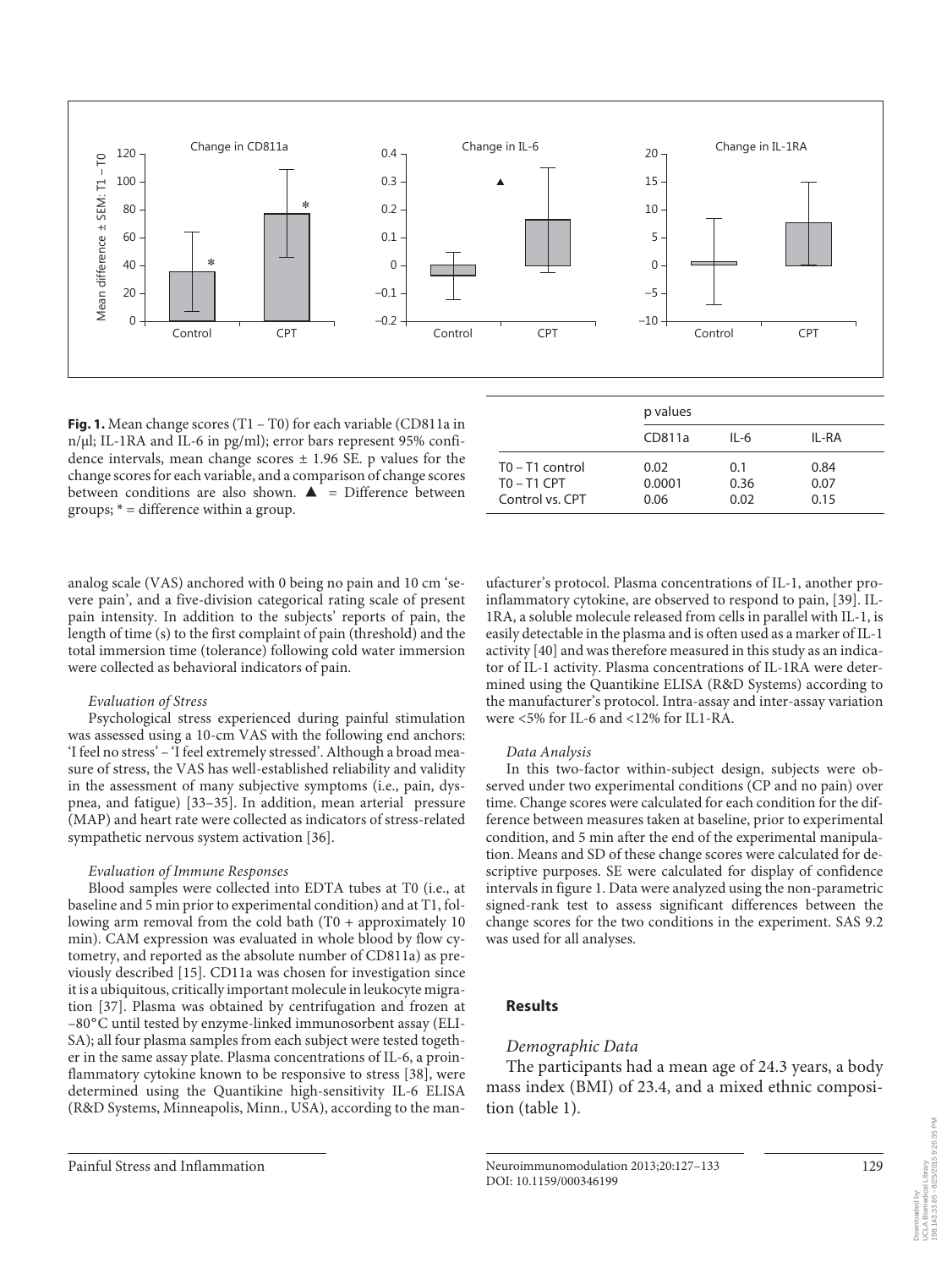**Table 1.** Subject demographics

| Sample characteristics | Total sample $(n = 19)$ |                  |  |
|------------------------|-------------------------|------------------|--|
|                        | n                       | $\frac{0}{0}$    |  |
| Gender, male           | 10                      | 52.63            |  |
| Ethnicity              |                         |                  |  |
| Caucasian              | 6                       | 31.58            |  |
| Asian                  | 10                      | 52.63            |  |
| Hispanic               | $\mathfrak{D}$          | 10.53            |  |
| African-American       |                         | 5.26             |  |
| Age, years             |                         | $24.26 \pm 0.76$ |  |
| RMI                    | $23.44 \pm 0.94$        |                  |  |

Data on age and body mass index (BMI) are means  $\pm$  SE.

**Table 2.** CPT-related activation of pain and stress

| Variables       | Condition  | T <sub>0</sub>    | T1                             |
|-----------------|------------|-------------------|--------------------------------|
| MPQSF           |            |                   |                                |
| Total, points   | Control    | 0                 | 0                              |
|                 | <b>CPT</b> | $1.16 \pm 5.05$   | $22.74 \pm 11.05^a$            |
| Sensory         | Control    | $\Omega$          | 0                              |
|                 | <b>CPT</b> | $1.11 \pm 4.82$   | $18.00 \pm 7.97$ <sup>a</sup>  |
| Affective       | Control    | $\Omega$          | 0                              |
|                 | <b>CPT</b> | $0.05 \pm 0.23$   | $4.0 \pm 3.82$ <sup>a</sup>    |
| Pain VAS, cm    | Control    | U                 |                                |
|                 | <b>CPT</b> | $0.47 \pm 2.06$   | $6.78 \pm 2.43^a$              |
| Stress VAS, cm  | Control    | 0                 | 0                              |
|                 | <b>CPT</b> | $0.13 \pm 0.57$   | $5.56 \pm 3.10^a$              |
| MAP, mm Hg      | Control    | $82.68 \pm 8.93$  | $82.11 \pm 8.27$               |
|                 | <b>CPT</b> | $80.68 \pm 11.25$ | $89.84 \pm 12.24$ <sup>a</sup> |
| Heart rate, bpm | Control    | $68.16 \pm 9.00$  | $65.37 \pm 9.35$               |
|                 | <b>CPT</b> | $69.47 \pm 10.56$ | $75.89 \pm 11.50^a$            |

Values are means  $\pm$  SD. Condition = Experimental group;  $a$  p < 0.05 vs. T0.

## *Pain*

 Immediately following CP, pain scores on the MPQSF instrument were significantly elevated from baseline, VAS ratings averaged at 7.0–10 cm, supporting that the CP induced pain of moderate to severe scores (table 2). Pain threshold averaged at 25.98 s and tolerance at 1.29 s for the sample. No subject reported any pain after CPT. No pain measure was related to any immune variable change.

**Table 3.** CPT-related activation of immune variables

| Variables       | Condition T0 |                     | T1                               |
|-----------------|--------------|---------------------|----------------------------------|
| CD811a, n/µl    | Control      | $545.21 \pm 158.07$ | $580.79 \pm 178.53$ <sup>a</sup> |
|                 | <b>CPT</b>   | $563.74 \pm 157.70$ | $640.74 \pm 145.66^{b,c}$        |
| IL-6, $pg/ml$   | Control      | $1.0 \pm 0.62$      | $1.0 \pm 0.66$                   |
|                 | <b>CPT</b>   | $1.0 \pm 0.54$      | $1.1 \pm 0.69$ <sup>d</sup>      |
| IL-1RA, $pg/ml$ | Control      | $172.53 \pm 72.79$  | $173.21 \pm 76.24$               |
|                 | <b>CPT</b>   | $189.21 \pm 84.21$  | $196.79 \pm 81.66^e$             |
|                 |              |                     |                                  |

Values are means  $\pm$  SD. <sup>a</sup> p < 0.02 vs. T0 (significant); <sup>b</sup> p < 0.0001 vs. T0 (significant);  $c$  p < 0.06 (nonsignificant difference between increase in conditions);  $d$  p < 0.02 (significant difference between increase in conditions);  $e$  p < 0.07 vs. T0 (nonsignificant).

## *Stress*

As seen in table 2, stress VAS scores increased significantly from baseline following CPT. Supporting the CPT as a sympathetic stimulus, significant increases in heart rate and MAP were observed after CPT. Not unexpectedly, pain severity and stress scores were highly correlated (ranges reported:  $r = 0.53 - 0.75$ ;  $p < 002 - 0.0182$ ). No stress measure was related to any immune variable changes.

## *Immune Responses*

 Changes in immune measures in response to CP pain are displayed in table 3 . No statistically significant increases were seen in response to the painful stimulus, which are displayed graphically via change scores in figure 1.

## Number of CD11a Molecules on CD8+ Cells

 The mean number of CD811a cells per microliter increased significantly in both conditions over time. Though CD811a changed significantly in both conditions, the larger magnitude of change in the experimental condition showed no statistically significant difference between the two groups (table 3; fig.  $1$ ).

## Cytokines

*IL-6* . IL-6 did not significantly increase in response to CPT. However, the positive change in IL-6 was significantly greater in the CPT condition than in the control condition (table 3; fig. 1). There was no relationship between IL-6 and IL-1RA, or integrin expression on CD8+ cells.

*IL-1RA.* Though the change between the two conditions was not different, the greater change in IL-1 RA in the pain condition did not achieve statistical significance  $(table 3; fig. 1).$ 

 Griffis /Crabb Breen /Compton /Goldberg / Witarama /Kotlerman /Irwin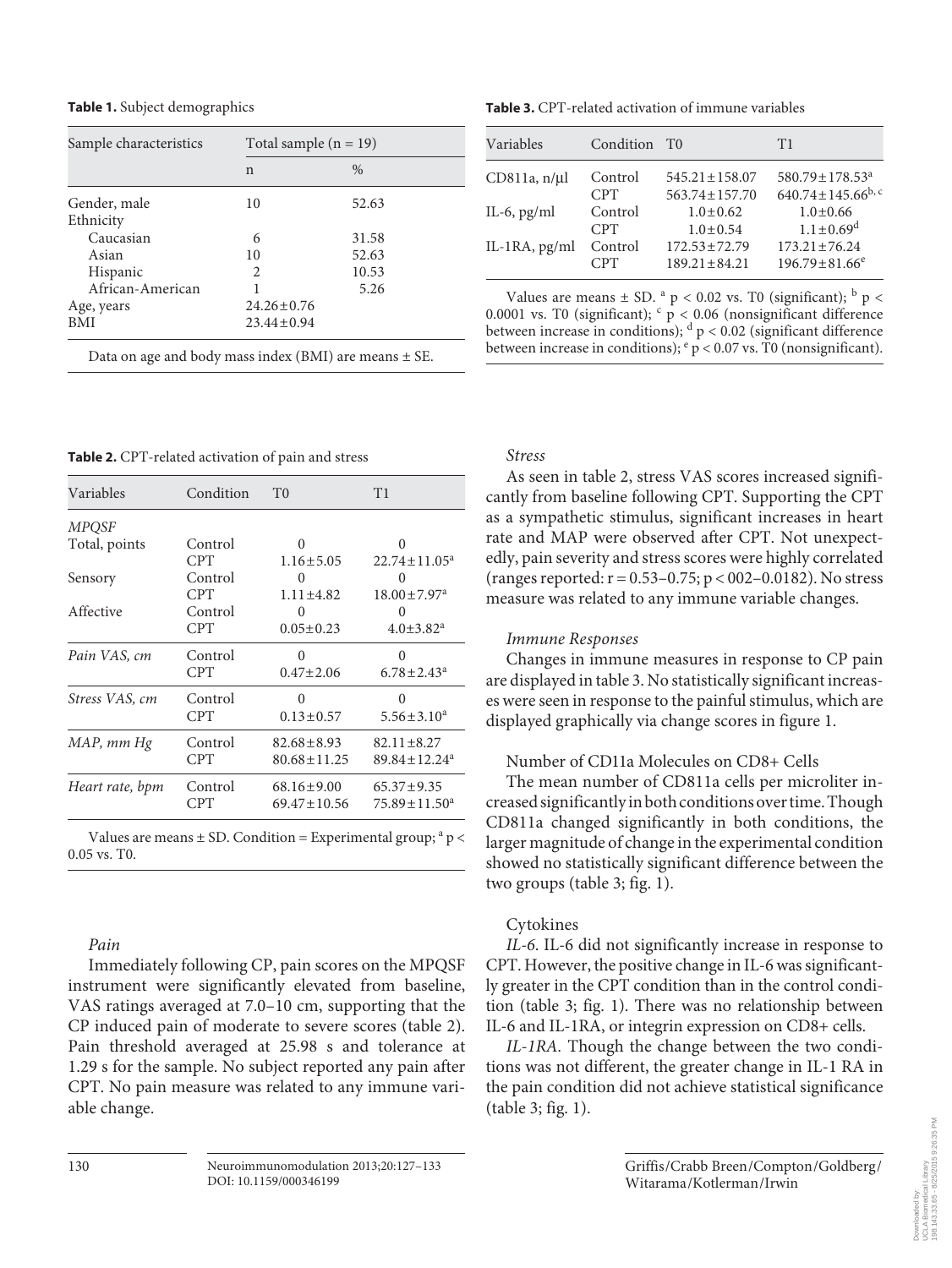#### **Discussion**

 This study sought to determine if a CP experimental pain stimulus would serve to initiate inflammatory immune signaling pathways. Based upon preclinical and experimental studies  $[4, 5, 38, 41, 42]$ , the investigators hypothesized that the neurohumoral responses to pain would result in proinflammatory changes in leukocytes (increased expression of CD811a) and the production of inflammatory molecules (IL-1RA and IL-6).

 Providing experimental support for this hypothesis, a number of investigations have demonstrated that many types of stressors are associated with increased integrin CAMs on leukocytes via adrenergic interactions [3–5, 43, 44], including exercise [45], psychological stress [46], surgery [47] , sleep deprivation [48] , and CP-induced hypertension [49] . Previous work in our laboratory has demonstrated that 45 min of painful electrical stimulation in healthy controls was sufficient to produce significant elevations in plasma catecholamines and concomitant increases in the number of CD811a and the density of the integrin molecules on the cells [15] .

 Based upon our previous study of the effects of painful stress in a human model, and because of the ubiquity and importance of pain as a negative stimulus, we decided to expand our investigation. Pain experiences vary by multiple dimensions, including length, duration, and intensity. Having explored the effects of a constant stimulus over 45 min, we decided to focus on evaluating immediate responses to a single, acute stressor, which is commonly experienced by the victims of sudden traumatic events.

 Importantly, there is evidence that an acute time course is consistent with responses in immune variables. Investigators found 4 min of cold water limb immersion was sufficient time to produce elevated plasma levels of catecholamines and soluble CAMs over 4 h, returning to baseline after 15 h [49]. Other investigations have found that stressors produced rapidly elevated expression of leukocyte CAMs measured in minutes, with a brief time course of elevation and immediate return to baseline values [3–5, 14, 15, 44] . IL-6 was elevated following: 30 min of exercise stress and remained elevated when measured 2 h after the stressor [50]; 45 min of epinephrine infusion, remaining elevated when measured 1 h after infusion [51], and 60 min of restraint stress, returning to baseline when measured 6 h after the stressor [38].

 Nguyen et al. [52] found hypothalamic levels of IL-1β elevated immediately after painful stress in a rodent model and 2 h after the stressor, with a return to baseline levels 24 h after the stressor. Immediately following CPT (within 5 min), Eller [53] found in 1998 elevations in catecholamines, heart rate, cytotoxic lymphocytes, natural killer cell numbers, and natural killer cell cytotoxicity in adults with and without HIV disease, with return to baseline values by 1 h after the stressor. Multiple investigators have found elevated central nervous system and peripheral circulating levels of IL-1 less than 15 min after the stressor in rodent models of inescapable tail shock, with site-specific post-stressor elevations measured in hours [39, 54, 55]. Investigators speculated that neural pain signals affected preformed stores of pro-IL-1, resulting in rapid transformation and release of IL-1 molecules. Furthermore, a single episode of inescapable tail shock was sufficient to produce an acute-phase response in the animals, providing evidence of a systemic inflammatory response to this painful stressor and producing rapid increases in core body temperature persisting for >24 h  $[55]$ .

 Thus, in the current study, the expression of the integrin CD11a on CD8+ leukocytes was elevated after CPT with a marginal difference between conditions ( $p < 0.06$ ). The CPT model produced VAS pain scores in the moderate to severe range, though mean scores were in the lower third of the MPQSF range; mean stress scores were only at one half of the VAS range (table 2). As a consequence of the painful stimulus, the autonomic responses (heart rate and MAP) were significantly elevated following CPT. This suggests a notable sympathetic nervous system activation and catecholamine release [36]. Thus, it is reasonable to speculate that the changes in inflammatory activity may be associated with sympathetic activation in this experiment.

 In the current investigation, IL-1RA was observed to increase marginally following CPT. Though the IL-6 increase following CPT was not significant and admittedly small, the positive pain-associated change was different from that seen in the control state ( $p < 0.02$ ). Numerous preclinical investigations have demonstrated that painful stress in the form of tail or paw electrical shock can produce elevation of proinflammatory cytokines (IL-1 and IL-6) in the plasma and central nervous system of animals [39, 42, 53, 55–57] .

 However, stress states in humans have been demonstrated to exert complex effects upon the activity of proinflammatory cytokines. Catecholamine-generating exercise and epinephrine infusion have been found to increase plasma levels of IL-6 in healthy controls [51] , while reducing stimulated ex vivo mononuclear cell TNF- $\alpha$  and IL-1 $\beta$  production [14, 50]. Other investigators have identified a human subpopulation in which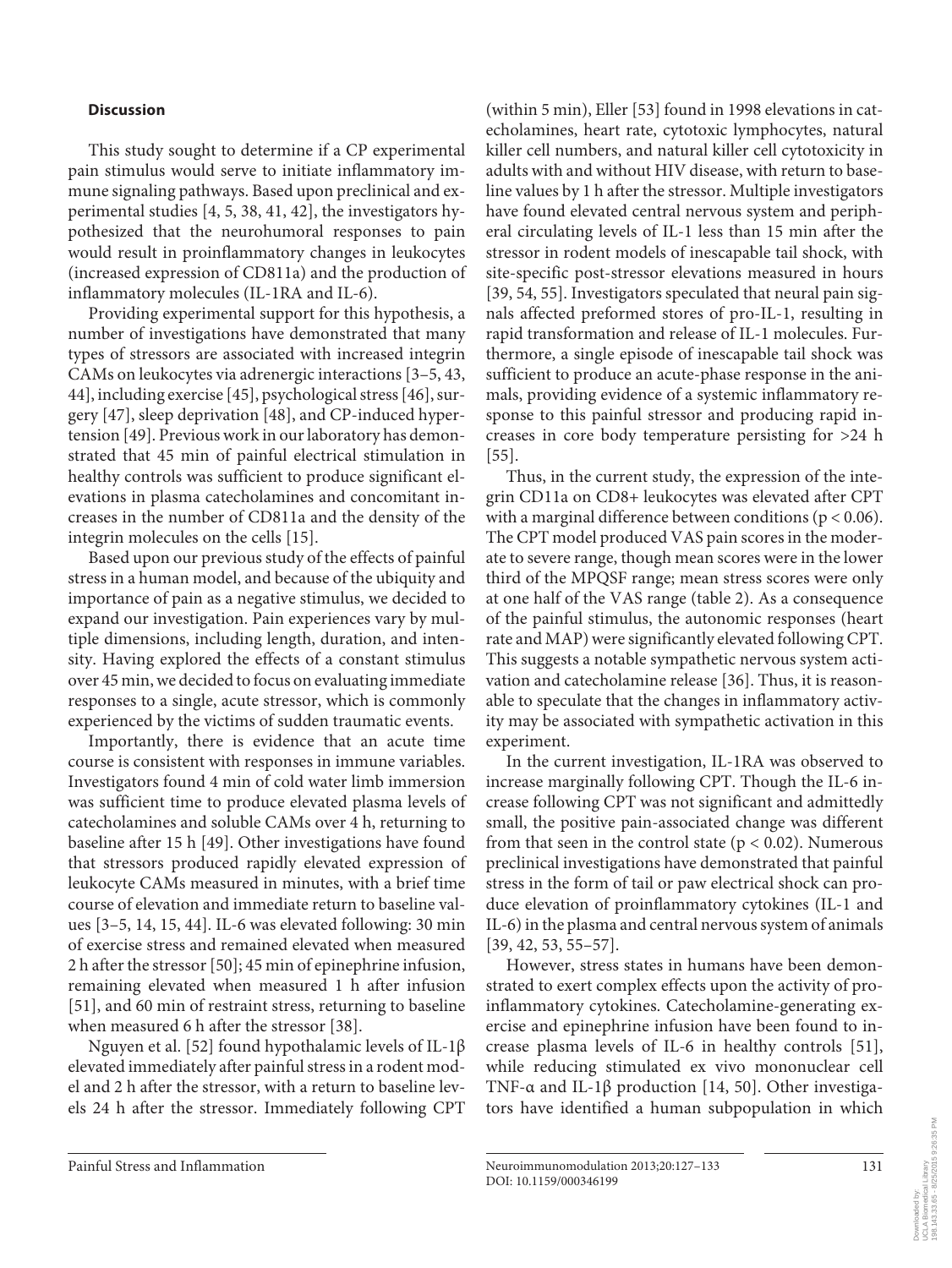epinephrine output correlates negatively with proinflammatory cytokine production, and concluded that baseline epinephrine production preconditions cytokine responsiveness [58] .

 Thus in the current investigation, three immune variables demonstrated changes following CPT pain. Though not statistically significant, the larger magnitude of the change scores before and after CPT (fig. 1) appears to support the possibility of a positive inflammatory response to this experimental painful stimulus, possibly related to the stress-induced sympathetic adrenergic response.

 The current study had a number of limitations. The findings in the current study may have been influenced by the moderate nature of the experimental pain stimulus. The small sample size is a significant limitation due to the sizable individual variations in immune responses (table 3). The timing of blood sampling may have influenced the ability to detect changes in variables with longer response times. The complex interactions of the neuroinflammatory system in humans may also have influenced the study; e.g., the limited number of variables examined makes it impossible to investigate feedback loops among pleiotropic mediator molecules such as IL-6, which can also exert anti-inflammatory effects via inhibition of TNF-α and IL-1β.

 Clearly, definitive data defining the immune inflammatory changes following an acute painful stimulus await further, larger investigations. The small changes in this study indicate that caution should be applied in clinical interpretation. However, if the trend in these findings represents true positive alterations in the immune inflammatory balance of these subjects, these findings may have implications for the clinical care of patients with inflammatory syndromes, in that associated pain may actually worsen the prognosis by initiating a positive feedback system. These findings lend support to early and aggressive interventions to effectively prevent and treat pain, which may improve the course of immune inflammatory disease states. Further investigations will no doubt help to determine the implications for nociceptive pain on inflammatory immune responses.

## **Acknowledgment**

 This study was funded by a Post-Doctoral Fellowship Grant from the American Association of Nurse Anesthetist Research Foundation; National Institute of Nursing Research Grant No. 1 RO3 NR009106-01A1; Norman Cousins Center for Psychoneuroimmunology; UCLA General Clinical Research Center, National Institutes of Health/National Center for Research Resources grant No. M01-RR00865, and UCLA Claude D. Pepper Older Americans Center, National Institute on Aging 5P AG028748.

#### **References**

- 1 Dahl JB, Kehlet H: Postoperative pain and its management; in McMahon SB, Koltzenburg M (eds): Wall and Melzack's Textbook of Pain. Philadelphia, Elsevier Churchill Livingstone, 2006, pp 635–651.
- 2 Meyer RA, Ringkamp M, Campbell JN, Srinivasa NR: Peripheral mechanisms of cutaneous nociception; in McMahon SB, Koltzenburg M (eds): Wall and Melzack's Textbook of Pain. Philadelphia, Elsevier Churchill Livingstone, 2006, pp 3–34.
- 3 Mills PJ, Farag N, Perez C, Dimsdale J: Peripheral blood mononuclear cell CD62L and Cd11a expression and soluble interstitial cell adhesion molecule-1 levels following infused isoproterenol in hypertension. J Hypertens 2002;20:311–316.
- 4 Mills PJ, Goebel M, Rehman J, Irwin MR, Maisel A: Leukocyte adhesion molecule expression and T cell naïve/memory status following isoproterenol infusion. J Neuroimmunol 2000;102:137–144.
- 5 Mills PJ, Maisel AS, Ziegler MG, Dimsdale JE, 10 Wolf J, Rohleder N, Bierhaus A, Nawroth P, Carter S, Kennedy B, et al: Peripheral blood mononuclear cell-endothelial adhesion in human hypertension following exercise. J Hypertens 2000;18:1801–1806.
- 6 Bierhaus A, Wolf J, Andrassy M, Rohleder N, 11 Adler K, Mills P, Dimsdale J, Ziegler J, Patter-Humpbert P, Petrov D, Ferstl R: A mechanism converting psychosocial stress into mononuclear cell activation. Proc Natl Acad Sci USA 2003;100:1920–1925.
- 7 Madrigal JL, Hurtado O, Moro MA, Lizasoain I, Lorenzo P, Castrillo A, et al: The increase in TNF-α levels is implicated in NF-κB activation and inducible nitric oxide synthase expression in brain cortex after immobilization stress.
- 8 Munhoz C, Garcia-Bueno B, Madrigal J, Lepsch L, Scavone C, Leza J: Stress-induced neuroinflammation: mechanisms and new pharmacological targets. Braz J Med Biol Res 2008;41:1037–1046.
- 9 Pace TW, Mletzko TC, Alagbe O, Musselman DL, et al: Increased stress-induced inflammatory responses in male patients with major depression and increased early life stress. Am J Psychiatry 2006;163:1630–1633.
- Kirschbaum C: Determinants of the NF-kappaB response to acute psychosocial stress in humans. Brain Behav Immun 2009;23:742– 749.
- son T, Sloan R, et al: Temporal stability of acute stress-induced changes in leukocyte subsets and cellular adhesion molecules in older adults. Brain Behav Immun 2002;16: 262–274.
- Curry JM, Hanke ML, Piper MG, Bailey MT, Bringardner BD, Sheridan JF, Marsh CB: Social disruption induces lung inflammation. Brain Behav Immun 2010;24:394–402.
- Neuropsychopharmacology 2000;26:155–163. 13 Greeson JM, Lewis JG, Achanzar K, Zimmerman E, Young KH, Suarez EC: Stress-induced changes in the expression of monocytic beta2 integrins: the impact of arousal of negative affect and adrenergic responses to the Anger Recall Interview. Brain Behav Immun 2009; 23:251–256.
	- 14 Goebel M, Mills P: Acute psychological stress and exercise and changes in peripheral leukocyte adhesion molecule expression and stability. Psychosom Med 2000;62:664–670.